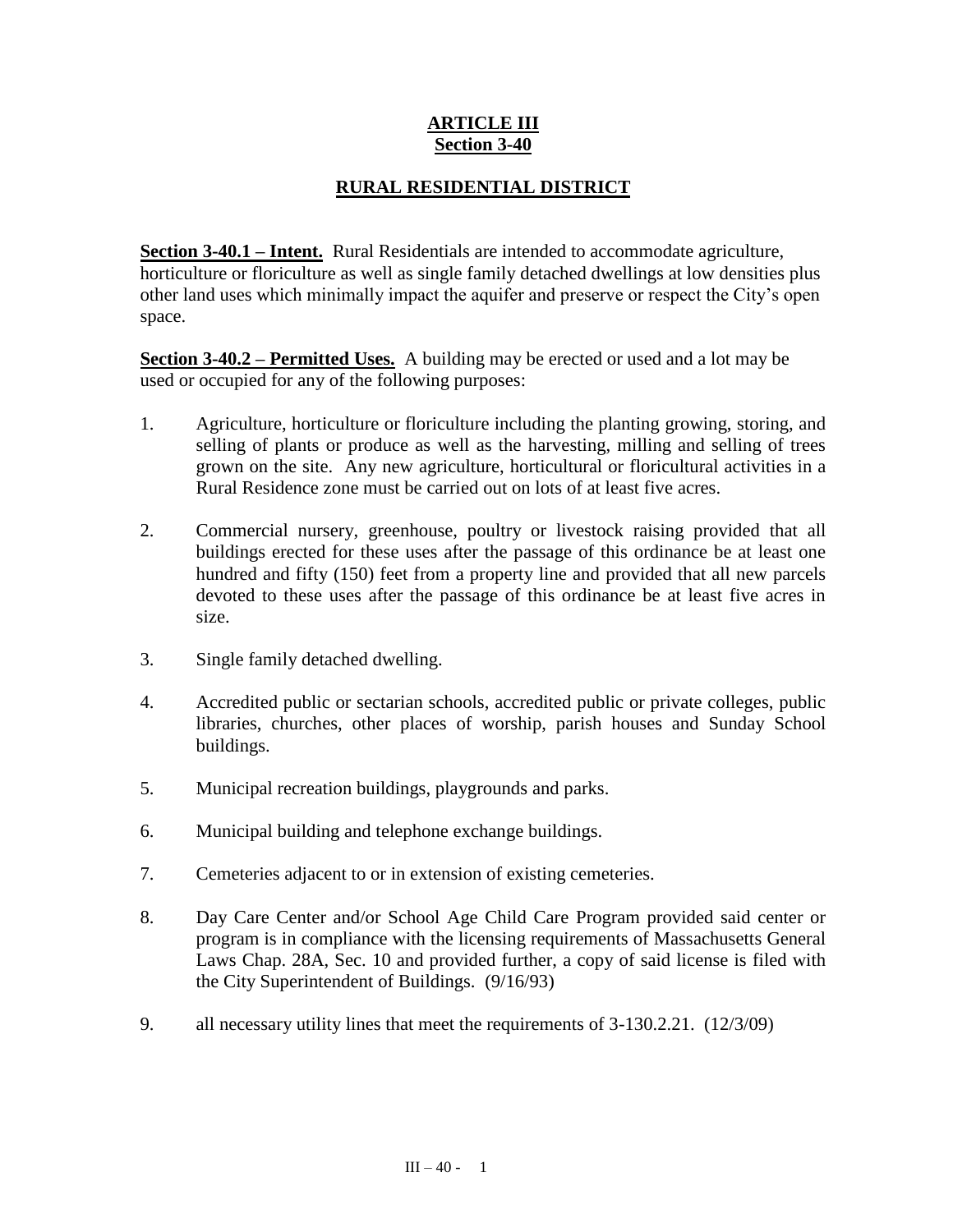**Section 3-40.3 – Permitted Accessory Uses.** On the lot with and customarily incidental to any of the foregoing permitted uses.

- 1. In the case of an active agricultural use, the housing of workers in the employ of the owner or lease holder of the property, provided that all other required permits from the Building and Health Department are obtained. (7/15/21)
- 2. Home Occupation (See Section 5-100.1) (7/1/10)
- 3. Private home swimming pools in accordance with Article IV, Section 4-80.
- 4. Signs as permitted in Article VIII.
- 5. In the case of a single or a two family dwelling lot where there is no agricultural use associated with it there shall only be permitted one commercial vehicles not to exceed one and one half  $(1 \frac{1}{2})$  tons. In no instance shall cabs with trailers be stored on residential lots.
- 6. Accessory buildings such as but not restricted to garages and tool sheds.

**Section 3-40.4 – Special Permit Uses.** The following uses shall require a special permit from the designated authority:

- 1. Family Day Care Home, provided said home is in compliance with the licensing requirements of Massachusetts General Laws Chap. 28A, Sec. 10 and, provided further a copy of said license is filed with the City Superintendent of Buildings. (Planning Board) (9/16/93)
- 2. Conversion of a single family dwelling to a two family dwelling (Board of Appeals)
- 3. Radio or TV broadcasting studio (Planning Board).
- 4. Day or residence camps (City Council).
- 5. Manufactured Home Retirement Parks in accordance with Article V (City Council) (6/28/02)
- 6. Mobile home or trailer camp for temporary recreation or vacation use only (City Council)
- 7. Residential kennel, commercial kennel, or veterinary hospital (Planning Board). Residential kennels must have a minimum lot size of 60,000 square feet. For Commercial kennels, the area where animals are housed or contained must have a 150 foot minimum setback from any property line. This ordinance shall become effective on July 1, 2006. (6/1/06)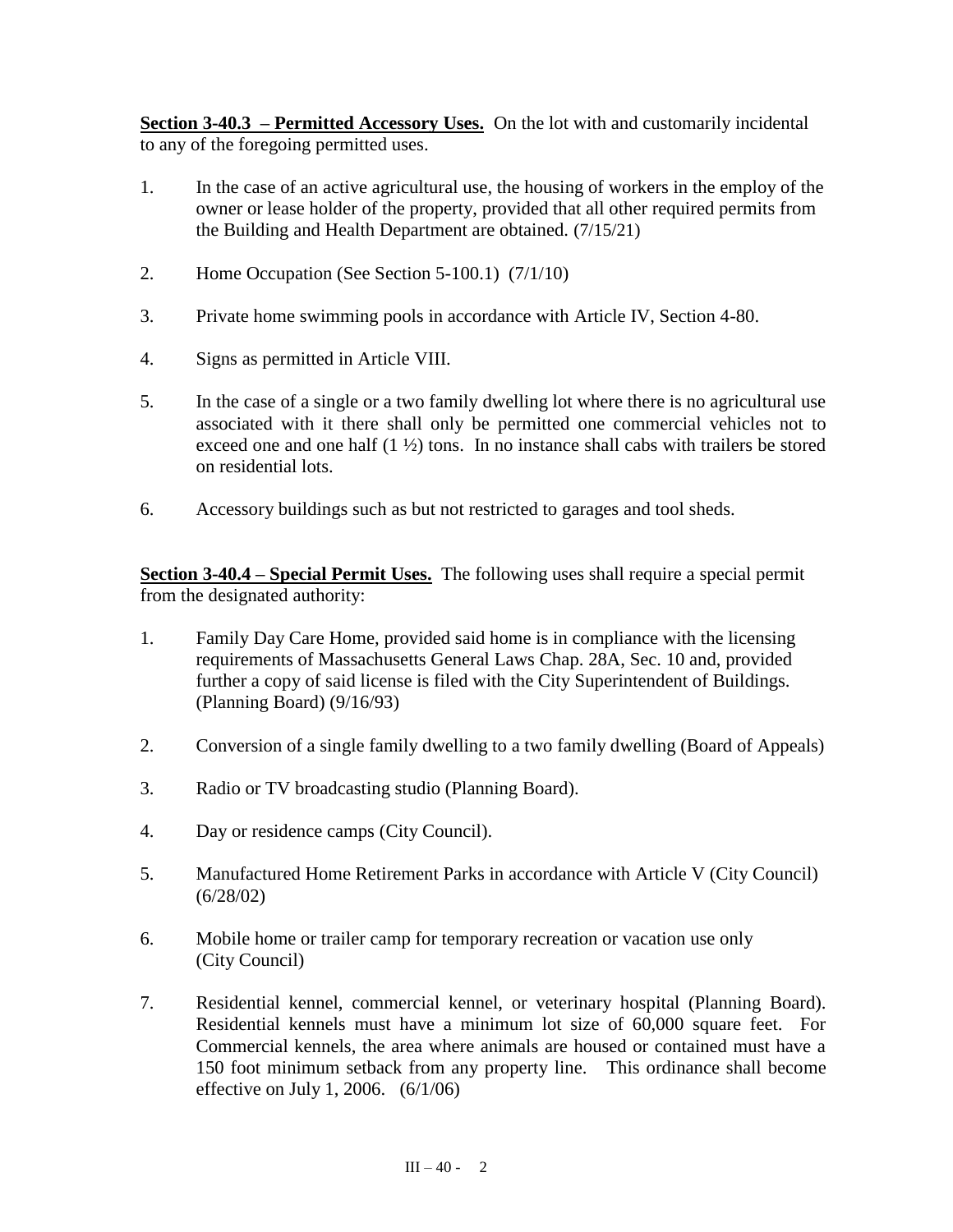- 8. Lodging house including bed and breakfast inns provided that off street parking and two thousand (2,000) square feet of open space be provided for each room for rent (City Council).
- 9. Riding academy or like activity provided that the stables are located not less than two hundred (200) feet from a dwelling (Planning Board)
- 10. New Cemeteries with approval of the Health Department (City Council)
- 11. Wood/Stump Reclamation Facility (City Council). (11/3/88)
	- a. Special Permit shall be for two years;
	- b. No part of the operation shall be visible from the road or and residence.
	- c. All requirements of the Department of Environmental Quality Engineering (D.E.Q.E.), Health Board, Conservation Commission, and Article IV, Section 4-120 of the General Regulations shall be complied with;
	- d. The Health Department shall monitor the operation if any violations are found, the permit shall be revoked immediately pending investigation by the City Council.
	- e. The owner of the operation shall acquire a bond, to be filed with the Treasurer and the City Clerk, in the amount equal to removal costs of six-(6) month's storage of stumps, logs, mulch, sawdust and firewood on the property.
- 12. New golf courses, driving ranges, country clubs and associated recreational facilities. (Planning Board) (5/7/92)
- 14. Open Space Subdivisions (Planning Board ) (4/16/92)
- 15. Continuing Care Retirement Community (Planning Board) (1/2/92)
- 16. Any proposed use that will discharge a cumulative total of more then 25,000 gallons per day of waste into the city's sanitary sewer system, or any use categorized as a Significant Industrial User (SIU). This shall apply to both new uses and to any alteration, extension or expansion of an existing use which would result in a cumulative total of more than 25,000 gallons per day of waste being discharged into the city's sanitary sewer system, or any use categorized as a Significant Industrial User (SIU). (Planning Board) (1/19/06)
- 17. Home Based Business (see Section 5-100.1) (7/1/10)
- 18. The raising of chickens for non-commercial use (i.e. for egg laying and meat for personal use) may be permitted by Special Permit issued by the Planning Board on parcels which do not meet the above referenced 150' setback or 5 acre minimum where all of the following apply: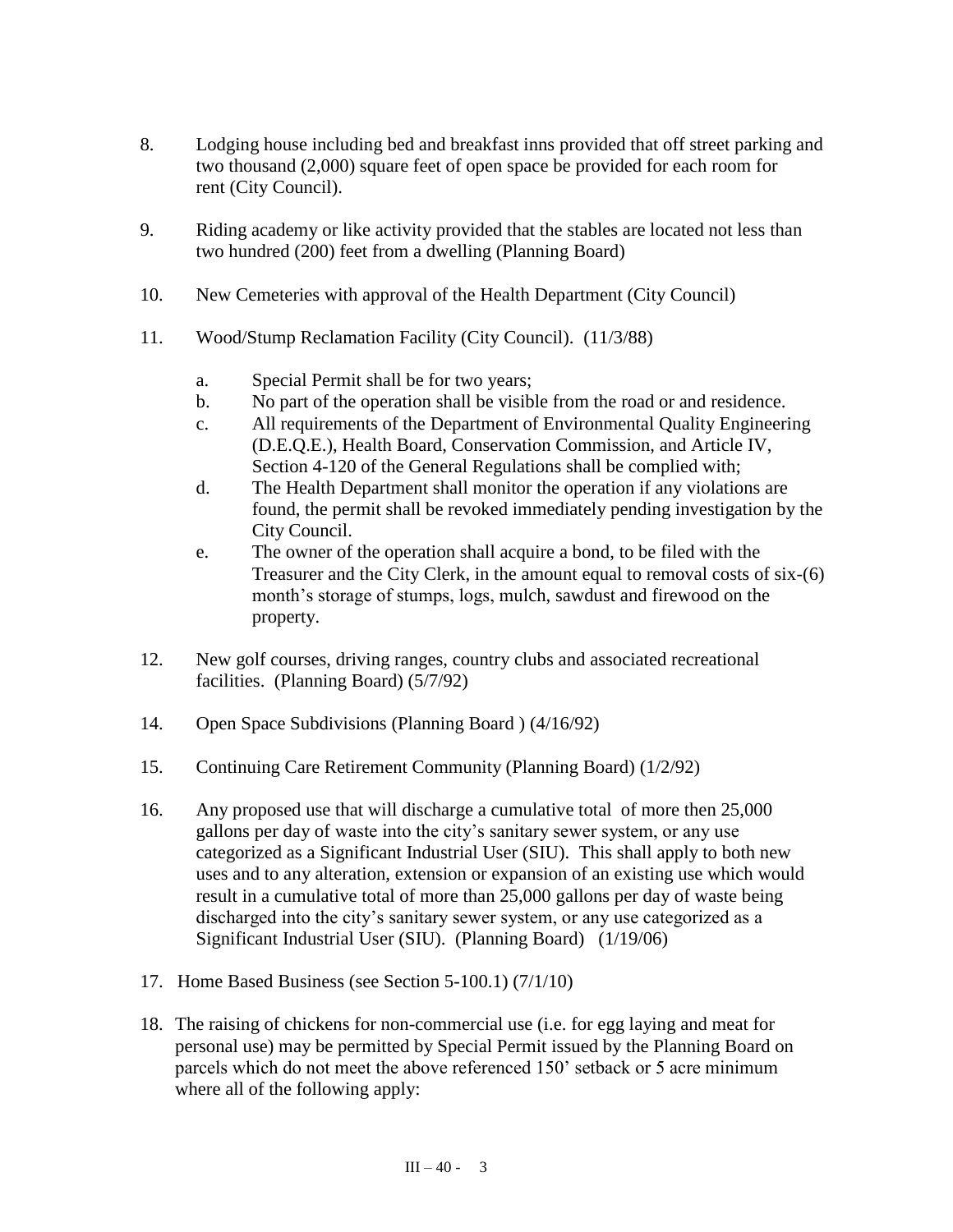- a. the raising of the chickens is for the personal use and consumption of the persons residing on the parcel only
- b. the number of chickens or chicks does not exceed:
	- i. six (6) for a lot  $\frac{3}{4}$  acre (32,670sf) or larger
	- ii. three (3) for a lot smaller than  $\frac{3}{4}$  acre (32,670sf)
- c. there are no roosters
- d. There shall be a coop with a minimum of 3sf per chicken and a fenced run (no free range) with a minimum 10sf per chicken all of which is:
	- i. located in the rear yard area behind the principal structure
	- ii. setback at least 50' from any property line
- e. A site plan shall be submitted showing the layout of all structures and uses on the lot.
- f. A construction and maintenance plan of the coop and run shall be submitted showing:
	- i. design and materials
	- ii. accessibility for cleaning
	- iii. year round ventilation
	- iv. heat
	- v. desiccant
	- vi. security against predators
	- vii. manure disposal
	- viii. insect and pest control
	- ix. expired animal disposal
	- x. odor control
	- xi. lighting (Planning Board) (7/7/11)
- 19. Large Scale Solar Power Generator, provided that the Planning Board has also issued a site plan approval and found that there will be no unmitigated impacts to health, safety or welfare of the public. (9/8/15)

## **Section 3-40.5 – Area and Density Regulations.**

1. Lot Area, Frontage and Width: Unless otherwise stated in another applicable Section, minimum requirements are determined as follows, with not more than one single family dwelling permitted per lot:

| Use                    |                                            | Lot Area<br>(square feet) | Frontage/Width<br>(feet) |
|------------------------|--------------------------------------------|---------------------------|--------------------------|
| Residential, with:     |                                            | per dwelling unit         |                          |
|                        | both private water & private septic system | 60,000                    | 150                      |
|                        | public water or public sewer (not both)    | 40,000                    | 150                      |
|                        | both public water & public sanitary sewer  | 30,000                    | 150                      |
| Non-Residential /Other |                                            | 60,000                    | 150                      |

Note: Refer to Section 4-40 for additional lot requirements (7/13/21)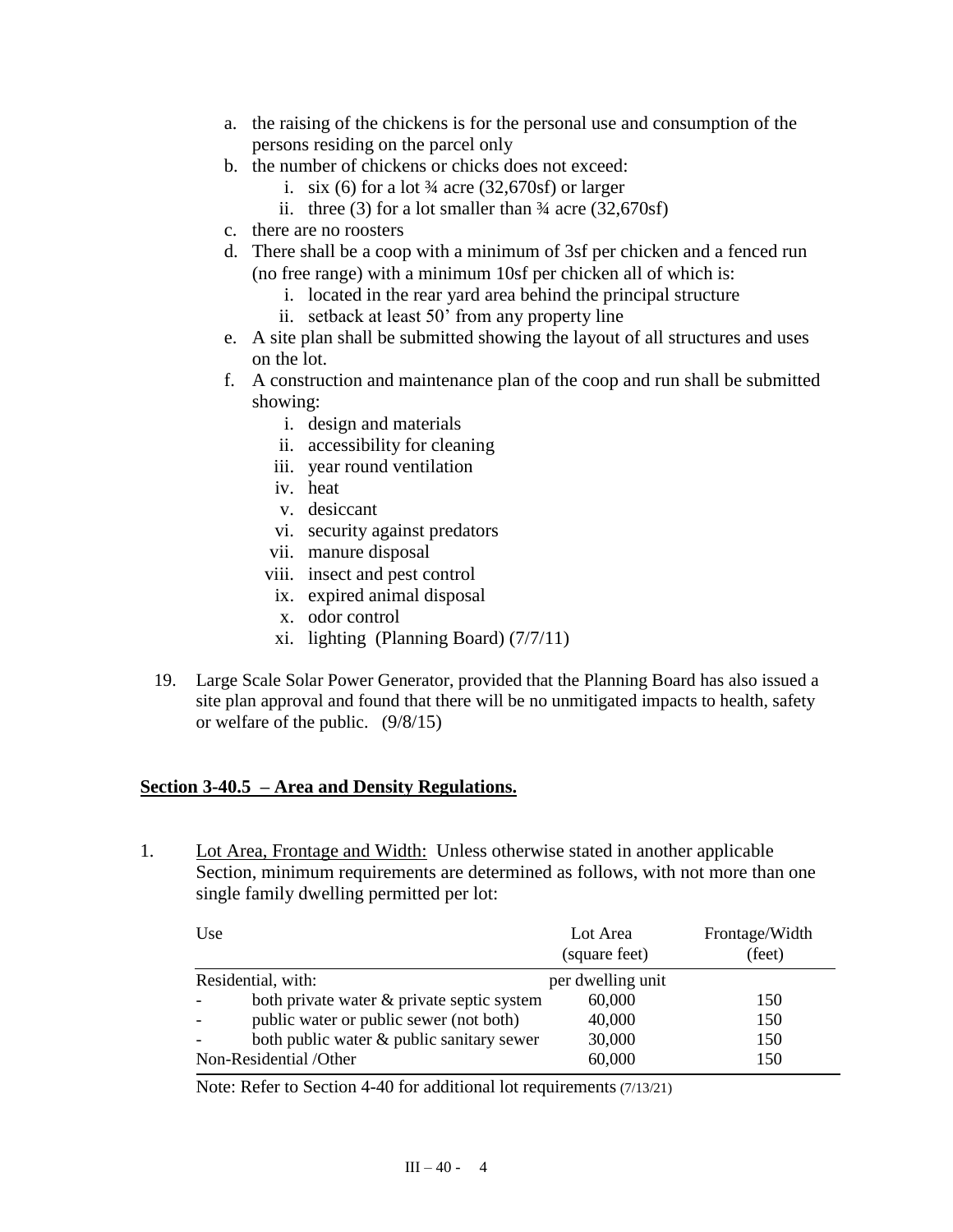- 2. Building Area. Not more than twenty five (25) percent of the area of each lot may be occupied by buildings.
- 3. Yards /Setbacks
	- a. Front yard (minimum). The lesser of 40 feet or the front yard setback of a corresponding part of the nearest comparable building on either side thereof, but within 600 feet, which faces on the same street; not to be less than 15 feet.

A landscape area shall be provided (consisting of natural vegetation, lawn, or otherwise landscaped) which occupies least 75% percent of the required front yard. Motor vehicle parking within the front yard area shall not be permitted within the landscape area and shall be limited to driveways.

- b. Side yard. 20 feet minimum. In the case of a corner lot, the front yard setback shall also apply to the side street lot line.
- c. Rear yard. 50 feet minimum.

**Section 3-40.6 – Heights –**No buildings or structures shall exceed two and one half (2 ½) stories or thirty-five (35) feet in height. Except that a school, college, library, municipal facility, or barn may be erected to a height not to exceed three (3) stories or sixty (60) feet. Exempted from this maximum height restriction, provided they are not more than 15' taller than the principal structure, nor that the total height (combined with the principal structure) exceeds 50' , are:

- chimneys, water towers, elevator bulkheads, skylights, solar panels, ventilators and other necessary appurtenant features usually carried above roofs;
- dome towers and spires if such features are not used for human occupancy;
- ornamental towers, observation towers,
- other permitted uses/structures where expressly regulated elsewhere in this Ordinance.
- buildings or structures located within the designated Airport Landing Zone, height will be whichever is the most restrictively regulated.

The Planning Board may issue a Special Permit permitting heights in excess of the maximum permitted. (2/24/03)

**Section 3-40.7 – Off Street Parking** Three (3) off street parking spaces shall be provided for each dwelling unit. For additional off street parking and loading requirements, see Article VII.

**Section 3-40.8 – Prohibited Uses** Recycling facilities prohibited (1/18/90)